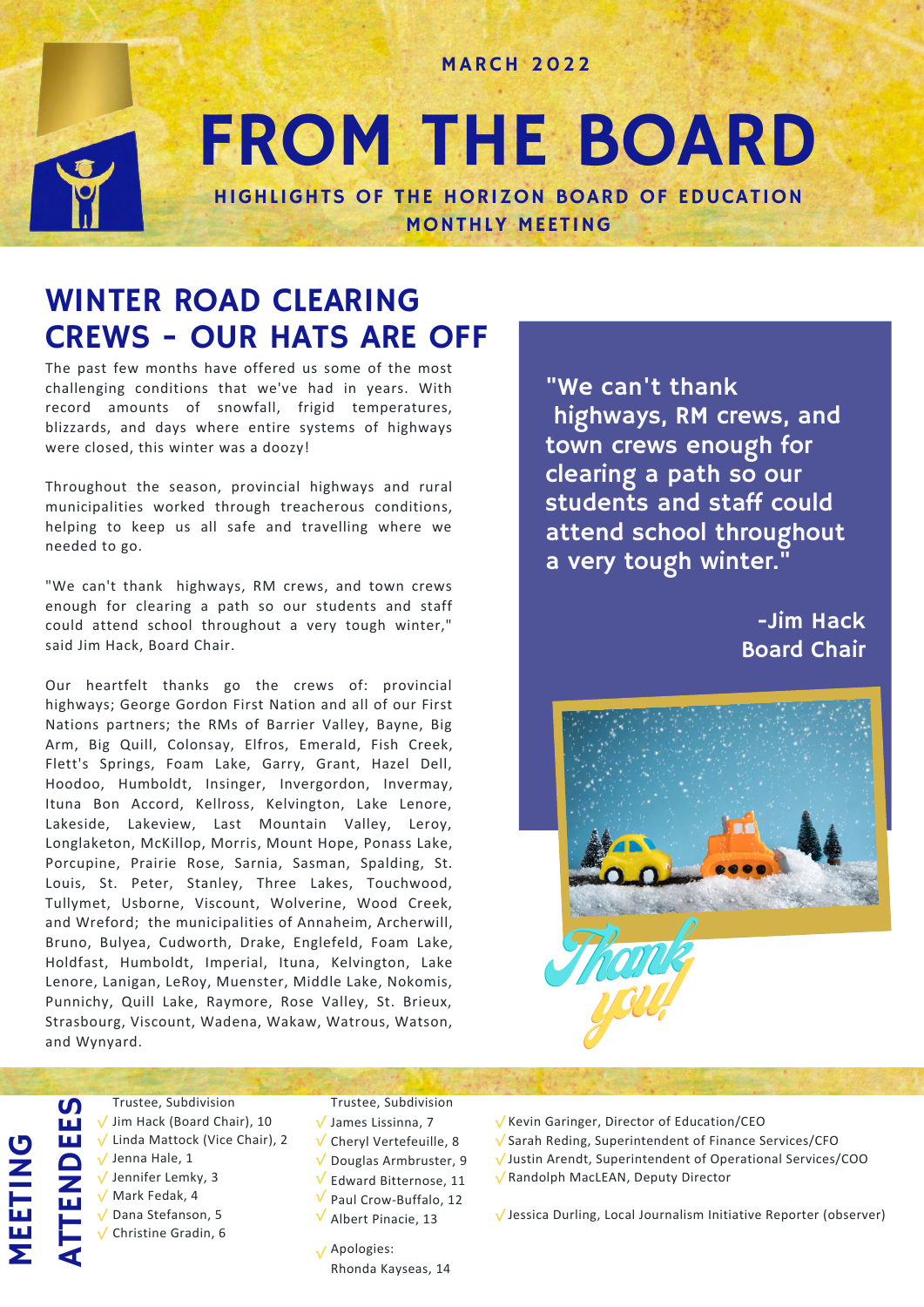### **TRUSTEE** SPOTLIGHT

### DOUGLAS ARMBRUSTER

Doug brings a passion for volunteerism, a talent for public speaking, and a love of governance to his role as Subdivision 9 Trustee.

Born and raised in Neudorf, Doug knew from a young age that his calling was with the church. In fact, his high school yearbook quote read, "Douglas will be attending Briercrest College to follow God's call on his life to become a pastor." He earned his Bachelor of Arts in Theology and Pastoral Leadership from Briercrest College and later a Master of Divinity from Sioux Falls Seminary in South Dakota.

Having grown up in a family who understood service, with grandparents and parents serving on boards and volunteering in their communities, the call to volunteer is a given. "Education and service are in my blood," said Doug. "It was not a surprise to anyone who knows me that I ran for the school board."

Doug has served on Raymore Town Council, coached volleyball, volunteered on the arena board, and is always looking for ways to be involved with his community. It was his son's Kindergarten career that prompted Doug to pursue a trustee role. "Celyn was in Kindergarten, and it was time to start doing something that would affect his education," he said.

Learning about governance at a school-board level has been a welcome challenge. "I enjoy being part of something bigger than myself. My colleagues on the board are not only incredible people, but they are brilliant," he said. Being a first-term trustee in the COVID-19 era has meant that events like the SSBA conference and many board meetings have been virtual. Doug is looking very forward to joining events in person, starting with the National Congress on Rural Education in Canada in late March.

Doug lives in Raymore with his wife Jocelyn, principal of New Horizon Hutterian School, and their son Celyn. They love to sing and play music, and Doug loves to read about policy and governance. In fact, if you are interested in discussing parliamentary procedure, Doug is your man; Roberts Rules of Order is his favourite book.

### MILEAGE RATE INCREASE



Horizon School Division's mileage rate will be raised to \$0.49 per kilometre, effective April 1, 2022. This increase will bring our rate in line with many other Saskatchewan school divisions.

Going forward, the Horizon School Division mileage rate will be tied to that of the Government of Saskatchewan.

It is the hope that this increase, from \$0.42/km to \$0.49/km, will better offset travel expenses while fuel costs are at an all-time high.

### STAFFING

Randy MacLEAN, Superintendent of Human Resources, is leading the assessments for Horizon's 2022 - 2023 staffing requirements. Randy, along with Monica Arendt, Manager of Human Resources, Darrell Paproski, Superintendent of Inclusive Education, and Bryan McNabb, Superintendent of Indigenous Education, met with principals to review upcoming leaves and transfer requests compared with projected enrolments.

MacLEAN, who is completing his final duties at Horizon School Division before moving east next month said, "During my time here, we have not had teacher lay-offs due to the staffing process. I feel like this is perhaps my biggest achievement at Horizon; when someone feels safe, they can effectively teach children."

### TRANSPORTATION **COMMITTEE**

At its March 11 meeting, the Transportation Committee was presented with a Student Transportation Review. Board Chair Jim Hack, Vice Chair Linda Mattock, and Trustees Jennifer Lemky and Mark Fedak will take time before the April meeting to review the report which includes a cost analysis of transportation models (in-house transportation services versus contracted), and SWAT analysis of service and maintenance, training and recruitment and more.

Committee Chair Linda Mattock thanked Justin Arendt, COO, and Jocelyne Possberg, Manager of Transportation Services, for the exceptional job in preparing the Student Transportation Review. "There is a wealth of information here and we look forward to reviewing it in depth," said Mattock.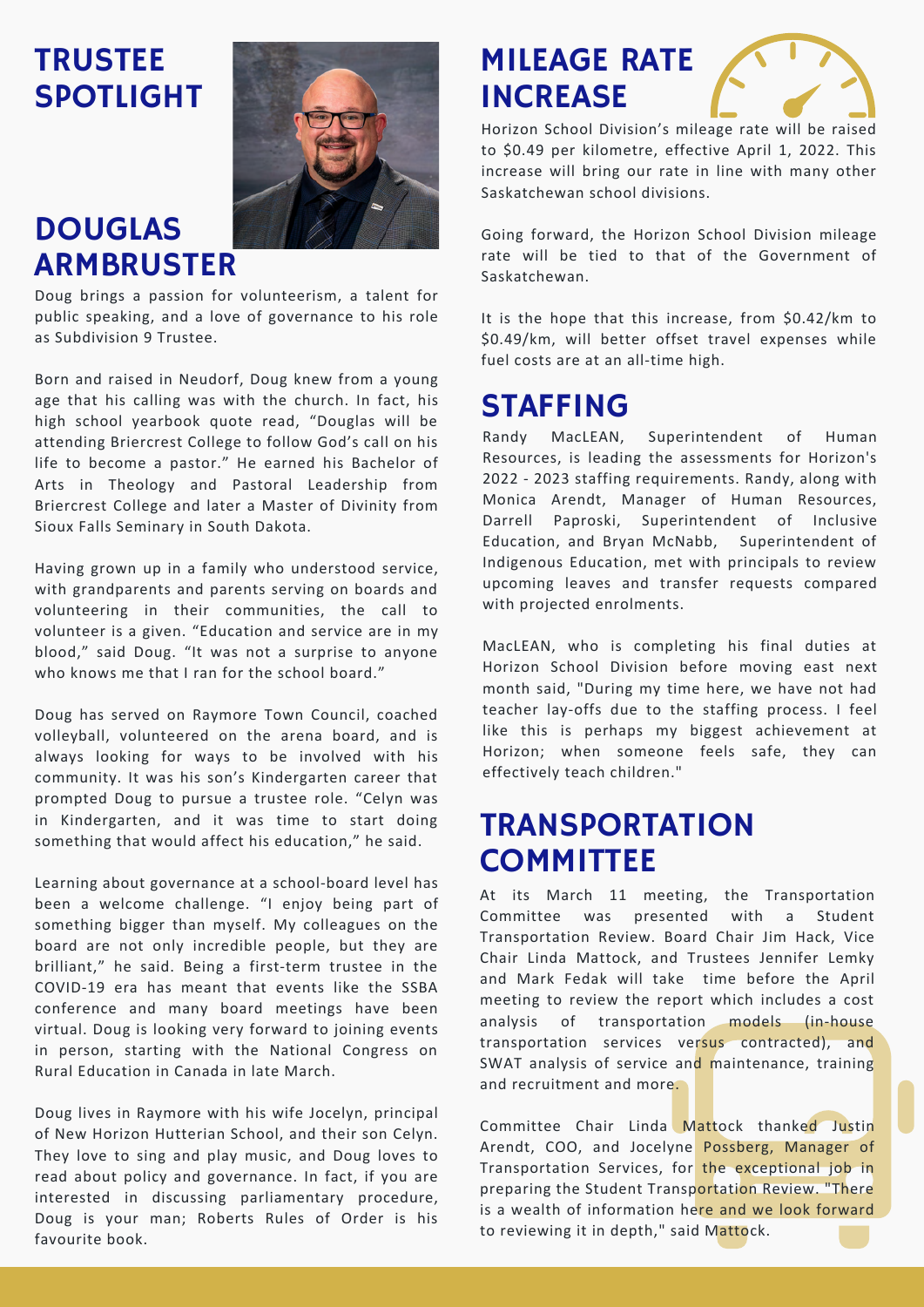### HON. DONNA HARPAUER

The Honourable Donna Harpauer, Deputy Premier and Minister of Finance, accepted an invitation to meet with Trustees, Kevin Garinger, Director of Education, and Sarah Reding, CFO. At the March 3 meeting, Trustees covered the following topics:

- Lanigan School Project Trustee Mark Fedak: Inflationary costs, supply chain issues, and other market conditions continue to drive cost estimates higher than expected, even with Board of Education contingency funding and existing funding commitments by the Ministry.
- Elections Trustee Jennifer Lemky: The goal of advocacy with partner municipal governments for sharing and coordinating election responsibilities, review of polling stations, the submission of election boundary adjustments, and working with First Nations representatives to best clarify and support the election process.
- Pre-K Vice Chair Linda Mattock: Our board vision is to offer universal Pre-Kindergarten learning. The last Ministry-funded program was established during the 2013 school year, and since then Horizon has funded and implemented programs in three communities for a total of 11 programs.
- Truth & Reconciliation Trustee Paul Crow-Buffalo: Horizon will observe the National Day for Truth and Reconciliation. Paul also highlighted initiatives like the George Gordon First Nation Mîkiwahp (Tipi) Project, our annual Flag Ceremony, a future Blanket Ceremony, and this year's SCC workshop which had a Truth and Reconciliation focus.
- COVID-19 Funding Board Chair Jim Hack Horizon's actual spending for COVID-19 in 2020- 21 exceeded funding received, and we are again seeing this happen in the 2021-2022 school year.

### SCHOOL STAFF: THANK YOU!

## SCHOOL YEAR CALENDAR

The 2022 - 2023 school year calendar was approved at the Board of Education's regular March meeting. You may view the calendar at the following link: tinyurl.com/Horizon2022Calendar.

Did you know that Horizon School Division's 2022- 2023 school year calendar:

Was designed with consultation with families, Ŧ staff, and the Board of Education

Includes 960 instructional hours, exceeding the Ministry of Education's minimum required 950 hours

Includes five Personal Professional Days where staff have preparation time and may pursue professional development opportunities

Includes three collaborative learning days

Incorporates non-instructional days with already occuring school breaks.

New this year - Horizon will recognize the National Day for Truth and Reconciliation and there will be no school for staff or students on September 30, 2022. Horizon School Division and its Board of Education believe in the importance of recognizing this day in response to the Call to Action 80 and our continued support of Truth and Reconciliation.



### **tinyurl.com/Horizon2022Calendar**

The past two years have been extremely demanding on both students and staff. You have faced challenge upon challenge with grace; coming up with new and innovative ways to do things and managing to keep making connections despite the many limitations that COVID-19 posed.

The Board of Education, along with the Senior Leadership Team would like to offer our heartfelt thanks to each of you. Thank you for forging ahead with plans and lessons, participating in extra-curricular activities, planning school-wide skis trips and continuing to find the magic in education, at a time when it was difficult to see the positives.